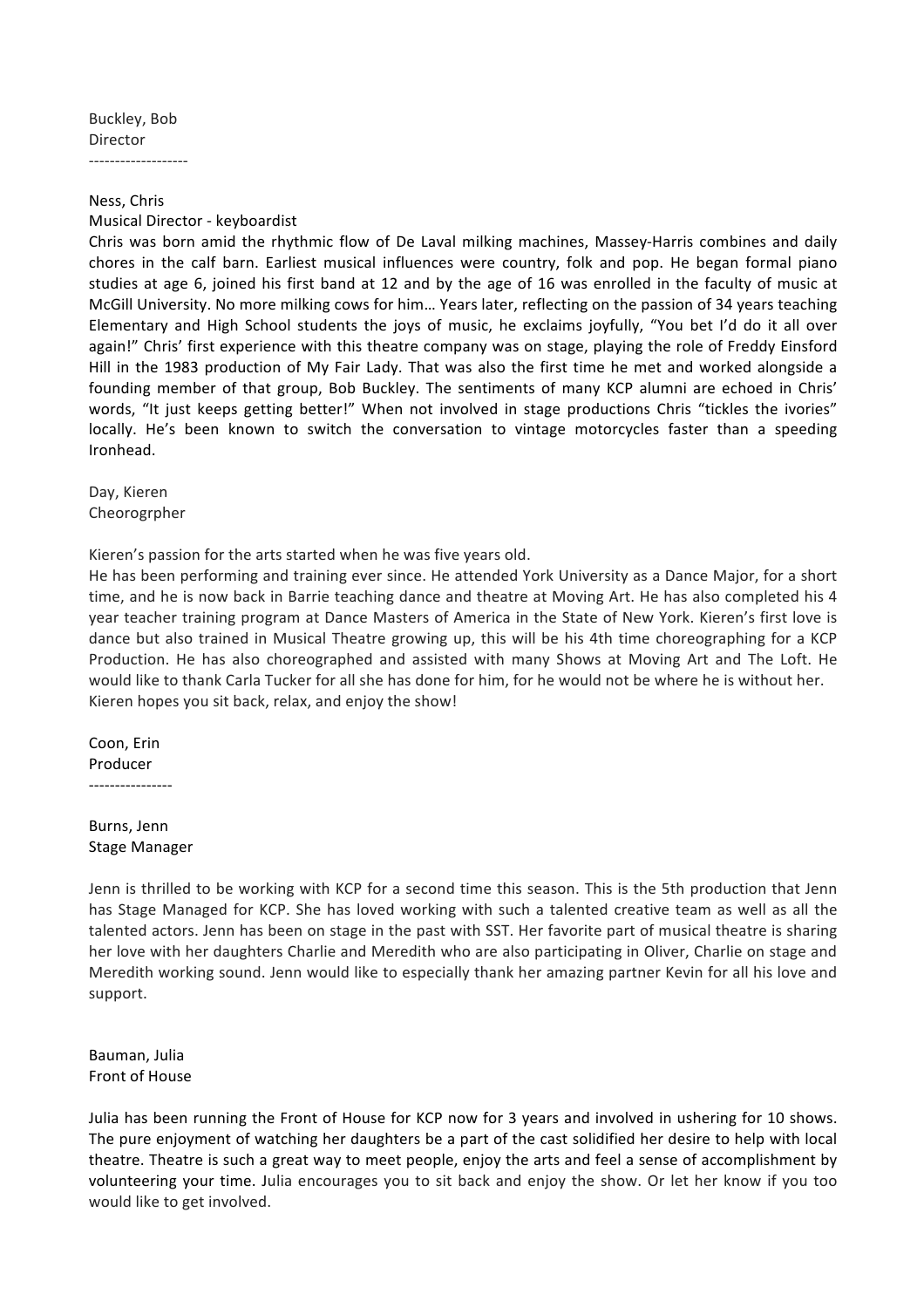# **CAST**

#### Aldworth, Callum

Callum is excited to be back in his third KCP production. He is a grade 7 student at Ferndale Woods Elementary school. Callum has participated in local festivals and represented the South Simcoe Music festival in Musical Theatre at the Provincial level this year. He is completing Grade 6 piano with Patricia Kubalek, and is a Triple Threat student at Moving Art in Barrie. Past favourite roles include Gavroche in Les Miserables, Michael Banks in Mary Poppins, and Young Simba in The Lion King. Callum would like to thank the cast and crew for an awesome experience. Enjoy the show!

# Aldworth, Grace

Grace is beyond thrilled to be in her first KCP production! She has been involved in theatre for many years. Previous favourite roles include Shere Khan in The Jungle Book and Rafiki in Lion King Kids. Grace is in Grade 2 piano, studying through the Royal Conservatory of music with Patricia Kubalek. She is homeschooled and is in Grade 6. When Grace isn't on the stage, she loves to spend time at the barn riding her favourite horses, Fabiola, Woody and Joey, and playing with her dog Ginger. Rehearsals with this cast have been a blast and Grace hopes that you love the show!

# Beck, Sharlene

Sharlene is a mother of three 20, 17 and 13. Sharlene grew up watching her father on stage and has always had in interest in preforming and music. She played a number of wood wind instruments but was really passionate about the Alto Saxophone. Sharlene has enjoyed singing along side her father for various small events The first KCP show that Sharlene was in was "The Wizard of OZ" She is extremely excited to be doing this show along side her father.

# Bennett, Aaron

Aaron is so pleased to be involved in KCP's production of *Oliver!* This will be Aaron's 3<sup>rd</sup> show with KCP, other titles including "*The Wizard of Oz,*" and "A Step in Time: KCP's 40<sup>th</sup> Anniversary Show." He is thankful to have been given the opportunity to play everyone's beloved Dickens' villain, Bill Sykes. Aaron would like to thank the cast and crew for this fun-filled journey, and has enjoyed playing alongside his girlfriend, Kirstie, as his Nancy. He would like to thank you for coming, and hopes you enjoy the show!

# Buckley, Jo- Ann

Jo-Ann has enjoyed her many roles with KCP over the years both on and off stage. It's been a joy to sing, act and dance with a great group of like minded, creative and talented people who love live theatre as much as she does. When off stage she spends as much time as possible with family and friends because they are of utmost importance in her life. Jo-Ann would like to thank you the audience for your support and "considers YOU part of our Theatre Family" as well. She is very excited to share one of her favourite musicals with you now.......Enjoy!

# Card, Michael

Michael Card is excited to make his return to the performing arts since his last stage performance with Up with People in the late '90's. Having lived with host families in 10 countries on 2 continents and performing a Broadway Style musical in each city they visited, Michael is no stranger to the stage. He credits his interest in theatre from Lynn Jones at Sunnybrae Public School and performances meticulously curated at the Barrie Central Collegiate W. A. Fisher Auditorium by Beth Foster. Currently, Michael works as a Project Manager for Georgian International in their residential construction division. He thanks his amazing wife and two sons for giving him the time and opportunity to perform again.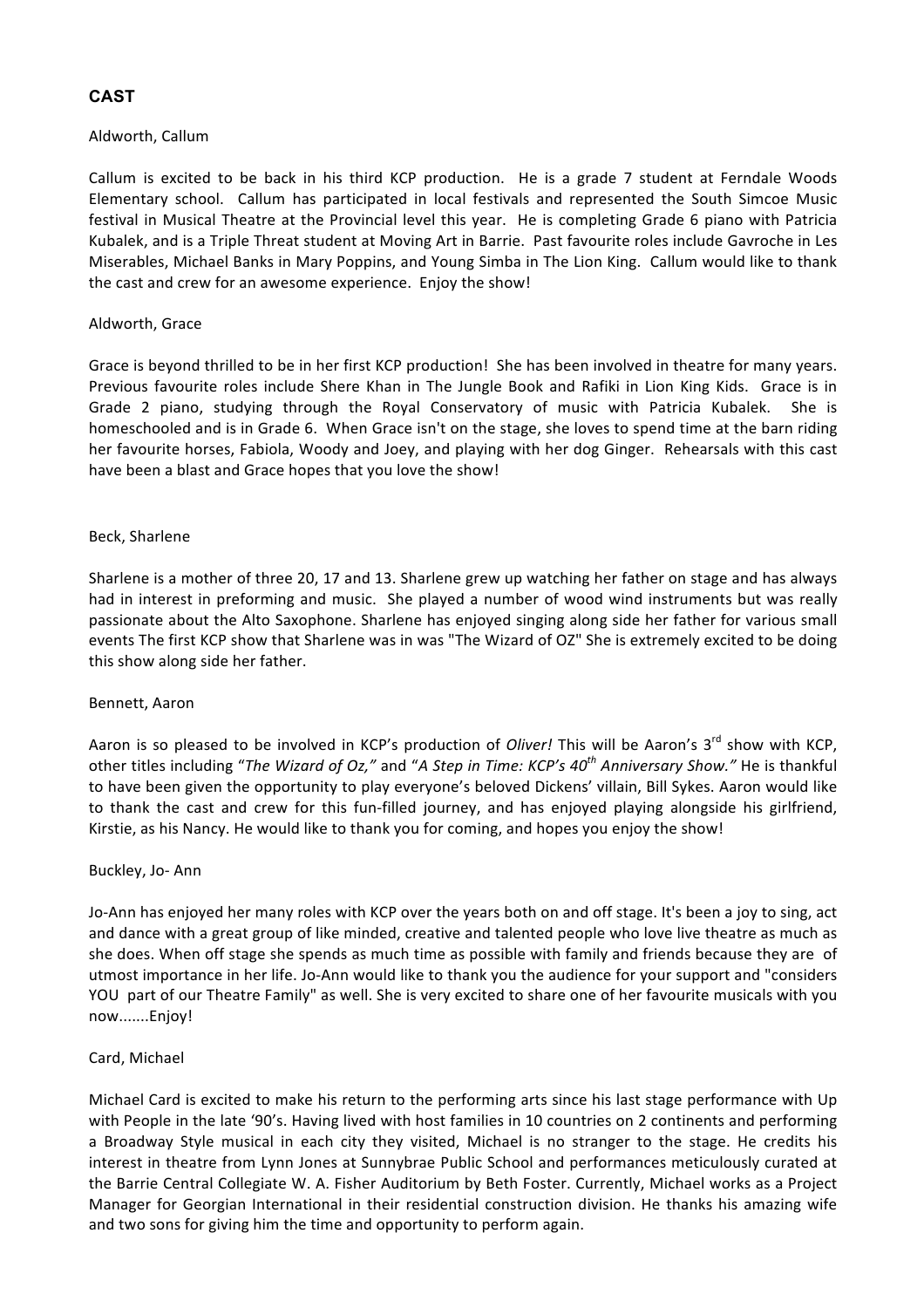#### Coach, Ted

This is Teds fourth production with KCP. He has learned once again, choreography is best left to those with both a left and a right foot. He enjoys trying to get it right regardless. He enjoys all the new friends he meets during each new production he has been part of and Oliver! has been no exception. Ted hopes you appreciate all the hard work that goes into these shows and that you enjoy this one!

#### Cook, Murray

After vears of resisting Bob's annual call for more men. Murray finally succumbed. His last time on the stage was as a Christmas card in his grade four play, so being a part of the chorus in OLIVER is a step up. He has enjoyed meeting new people and is amazed at the talent in Barrie. He would like to thank Bob for not putting him in a pair of tights and making him tap dance.

# Coulson, Sherri - Ensemble/Mrs. Corney

Sherri appeared in last year's production of the Wizard of Oz but is best known role was Rizzo with the Elmvale Entertainers. She is a resident of Oro-Medonte and thanks her family for listening to her outbursts during dinner as she memorized her lines.

#### Dallimore, Lori - Ensemble

Music and theatre have always been a passion for Lori, who studied classical voice through the Western Conservatory of Music. She is also excited to be performing alongside her son Jack. She thanks her family for all their support.

#### Dallimore, Jack

This is Jack's third performance with KCP. Previously Jack played "Chip" in KCP's Beauty and the Beast Jr. and performed in KCP's Little Mermaid Jr. Jack is a grade seven student who enjoys music and drama as well as playing basketball, volleyball, and baseball. Jack "considers himself" very fortunate to be a part of KCP's Oliver! He would like to thank everyone involved in the show for the fantastic experience! He would also like to thank his family for all their support.

# DeLenardo, Christopher

Christopher is 13 years old, and is delighted to be taking part in his first KCP production. He has an aunt who is a stage manager, who has fostered his love of theatre, through backstage tours and shadowing various productions. Christopher's past theatre experience includes a role in Bear Creek's 2017 performance of Fiddler on the Roof and a role in his school musical in 2016. He takes piano and voice lessons with Janet Kinsey Music Studio and plays the trumpet in his Grade 8 band. He hopes you enjoy the show.

# Duke, Kirstie

Kirstie is thrilled to be on stage in another wonderful KCP production, playing Nancy in *Oliver!* This will be her 5<sup>th</sup> show with KCP, others including: "Les Miserables," "Mary Poppins," "Wizard of Oz," and "A Step In *Time:* KCP's 40<sup>th</sup> Anniversary Show." She is incredibly grateful to the whole cast and crew for making this show as special as it is, and is happy to be cast alongside her "off-the-stage" boyfriend, Aaron, as her Bill Sykes. She would like to thank Bob and Chris for the incredible opportunity, to her friends and family for the love and support and to all of you for coming to see this spectacular show! Settle in, enjoy the show and consider yourself one of us!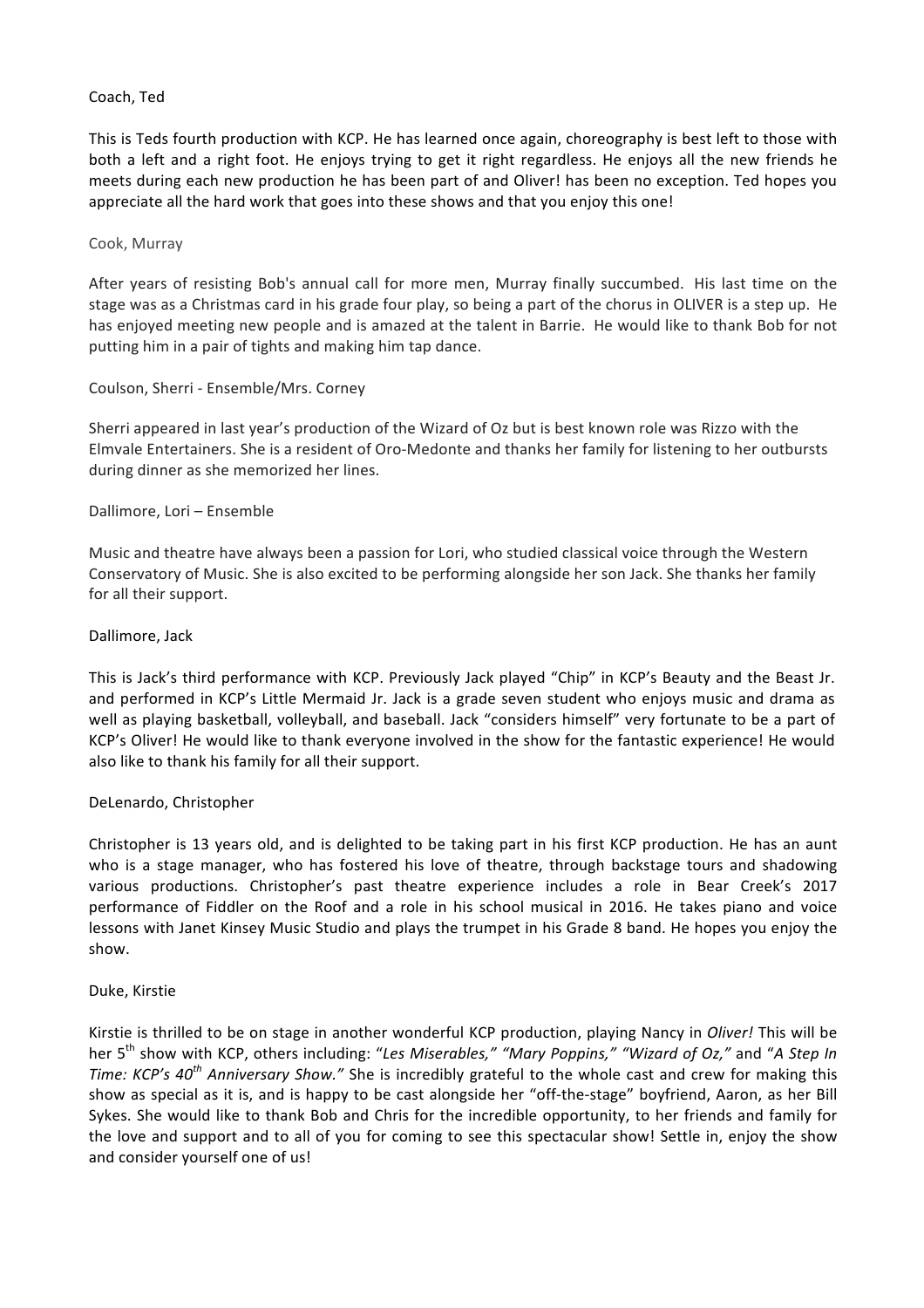# Fearnley, Dave

Dave has been active in the rockabilly music scene in and around Ontario for over 30 years, singing and playing guitar with The Tiger Sharks. He has had professional guidance in a variety of disciplines including vocal coaching, improv and even stuntman training. Dave is very excited for another chance to work with the awesome people at KCP. He first worked with KCP last year in their production of The Wizard of Oz and was overwhelmed by the friendliness and welcoming attitude of everyone involved. He feels very fortunate for the chance to play Fagin and is grateful to the director, Bob Buckley, for the opportunity. Getting to work under Bob's tutelage is icing on the cake. Most of all, Dave has the very special privilege of sharing this experience with his daughter, Isabel.

# Fearnley, Isabel

This is Isabel's third KCP performance, but fifth performance over all. Before KCP she was with Music In Motion and did two shows; Hairspray and Into The Woods. Isabel has only recently started acting but has always been interesting in singing. One of the first movies that Isabel saw as a child was The Wizard Of Oz and she hasn't been able to stop singing since. Luckily, last year Isabel's father and herself were cast in KCP's production of Wizard Of Oz. In her free time Isabel likes to draw, hangout with friends and family, dance, watch movies and sing. Isabel likes to sing along to some of her favourite artists, such as Imelda May, Etta James, Elvis Presley, Michael Jackson and Katy Perry. These artists have inspired Isabel to sing for 5 years in her schools' talent shows. Isabel has always wanted to be in the two shows Beauty And The Beast and Hercules. When she is older Isabel would like to perform professionally.

# Forrest, Zelia

Zelia is so excited to be in her first show with KCP after enjoying theatre for many years. She is 16 years old, and currently a grade 10 student at Eastview SS, where she will also be in a production of *Charlie and the Chocolate Factory* in July. Being a high-achieving academic student, Zelia regularly balances her school work with rehearsals and her part-time job. She has been an assistant stage manager 3 times in the past, and this is her first time acting in a play. Zelia encourages others to join KCP, and hopes you enjoy the show!

# Fox, Meghan - Ensemble

Meghan has been involved in theatre in the Barrie and surrounding area for six years, taking a break while studying and performing in show choir at McMaster University. Some past roles include; Cinderella in Rodgers and Hammerstein's musical of the same name (BCC), Edwina in Dear Edwina Jr (KCP), Rusty in Footloose (SST) and performing at the provincial Sears Drama Festival in Women and Wallace. She is thrilled to be back with her KCP family this year.

# Greatrix, Mia

Mia is very excited to be in Oliver! She has also performed in The Little Mermaid Jr. (KCP, Flounder) and Peter Pan Jr. (KCP, Tootles). She enjoys performing and looks forward to every rehearsal. Mia has had so much fun and hopes you enjoy the show!

# Hobart, Ainsley

Ainsley is excited to be joining the cast of Oliver! as her first show with the Kempenfelt Community Players. She has performed in her high school production of Seussical the Musical in her home town of Cobourg in 2012 but is otherwise new to the musical theatre scene. Music has always been a part of her life including piano lessons, choir, and jazz band, but she is excited to explore further into the world of theatre. She would like to thank her family and teachers for preparing her for this opportunity, but most importantly she would like to thank you for attending our show, and hopes you enjoy it as much as she has being a part of it!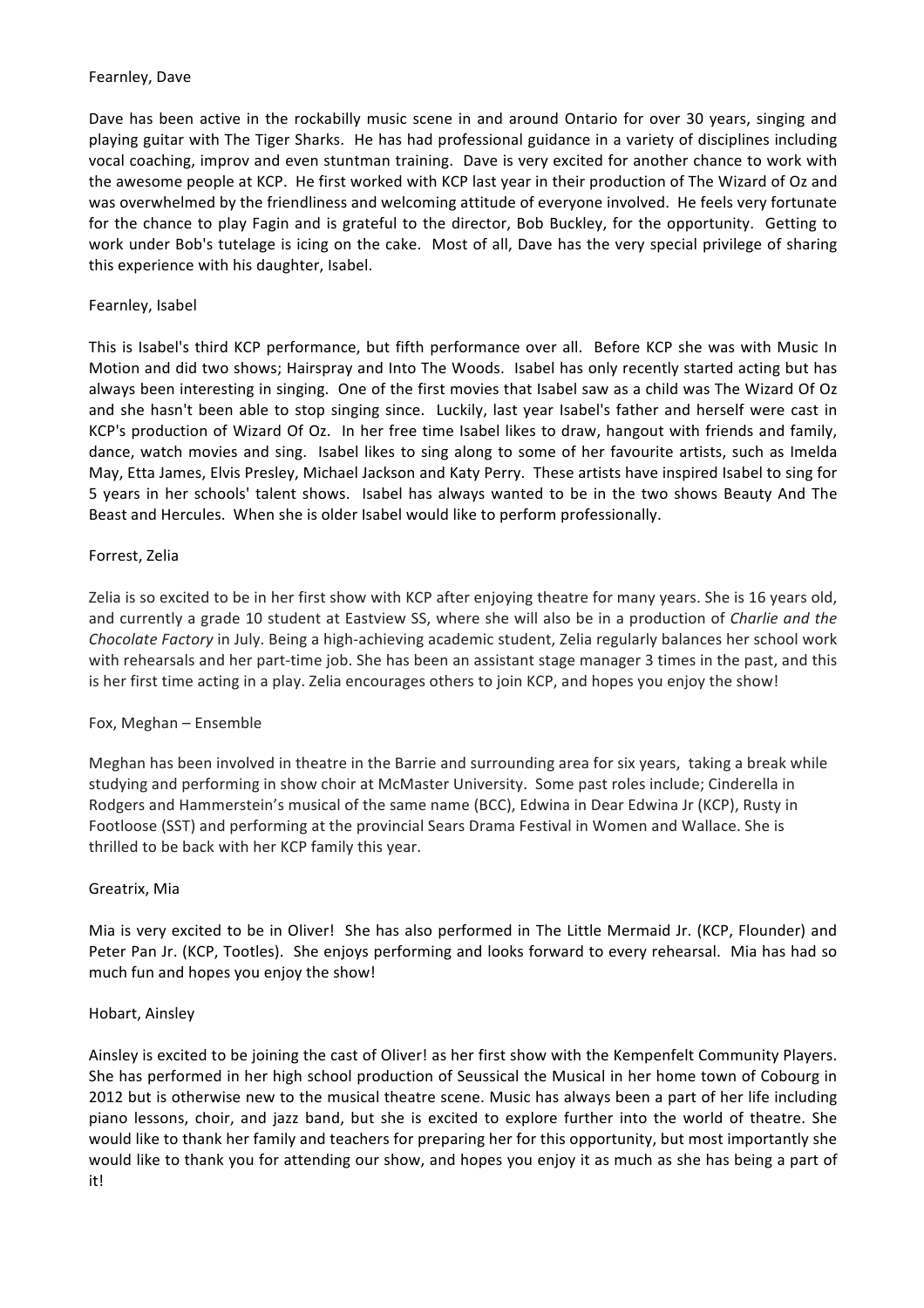Kelly, Betty - Ensemble/Old Sally

Betty has enjoyed being in several productions in the last thirty plus years such as Mary Poppins, Spamalot, Dirty Rotten Scoundrels, Hats the Musical, etc. She has also had many hats including producer and stage manager. She would like to thank family and friends for their love and support.

# Kennedy, Ty - Ensemble/ Noah Claypole

Ty's performance highlights include Charlie Brown (You're a Good Man Charlie Brown), Gilbert Blythe (Anne of Green Gables), Trevor Graydon (Thoroughly Modern Millie), Hot Blades Harry (Urinetown), Annas (Jesus Christ Superstar), Tommy (The Who's Tommy) and The Scarecrow (The Wizard of Oz). His interests include Broadway musicals, mastering various accents and character voices, martial arts and film reviewing.

# Kitsemetry, Lauren

Lauren is thrilled to be participating in Oliver with KCP! This past summer she performed with Drayton Entertainment in Joseph and the Amazing Technicolour Dream Coat at King's Wharf Theatre in Midland. Lauren attends dance classes and is enrolled in the Triple Threat program at Moving Arts Centre for Performing Arts in Barrie. She has attended Theatre Camp for the past 4 summers with Talk is Free Theatre and performed in a number of their productions including The Sound of Music, Hansel and Gretel and Mary Poppins. 

# Lacroix, Gillian

Gillian has been part of KCP for 10 years now and has enjoyed every adventure, every opportunity and every new friendship. This year is no exception. With lots of new additions to the KCP family this year, she is thrilled to be back on stage in the cast of Oliver as a member of the ensemble, and in the role of Mrs. Bedwin. She would like to thank the directors, choreographer and all members of the production team for bringing our voices together, the characters to life and creating a show I hope you will all enjoy!

# Lilley, Charlie

Charlie is very happy to have been given the opportunity by Bob to be in this amazing show. This is Charlie's second time performing with KCP, previously having been seen as a pirate in Peter Pan Jr. Charlie is not new to theatre though. She has been an Assistant Stage Manager for KCP, SST and Bravado. Charlie would like to thank her mom for introducing her to the world of musical theatre.

# MacKinnon, Valerie

Valerie has a passion for theatre that began in primary school, when she played a flying monkey, a muse, and anything in between. Since then, Valerie has improved on her skills in the arts, and even had the privilege of bring Princess Ariel to life in KCP's production of *The Little Mermaid Jr.* Valerie takes several dance classes with Moving Art, which has deepened her appreciation for theatre. She enjoys every aspect of it, and hopes to continue throughout her life. *Oliver!* marks Valerie's fifth show with the Kempenfelt Community Players, and she is so grateful to Mr Buckley and the rest of the team for allowing her to find her passion. She wishes to thank her parents for their encouragement, and all their hours spent driving her to and from rehearsal.

Now sit back, and enjoy the ol' Oom-Pah-Pah!

# McCallion, Dorothy

Dorothy has been actively involved in theatre in Simcoe County and York Region for almost 40 years. She continues to learn new things in every show. It is a great thrill for her to be on stage alongside her husband Murray, who has supported her in her theatrical endeavours for many years. Some of her favourite roles were the Mother Superior in NUNSENSE and NUNCRACKERS, the Duchess in ME AND MY GIRL and Jeanette in THE FULL MONTY.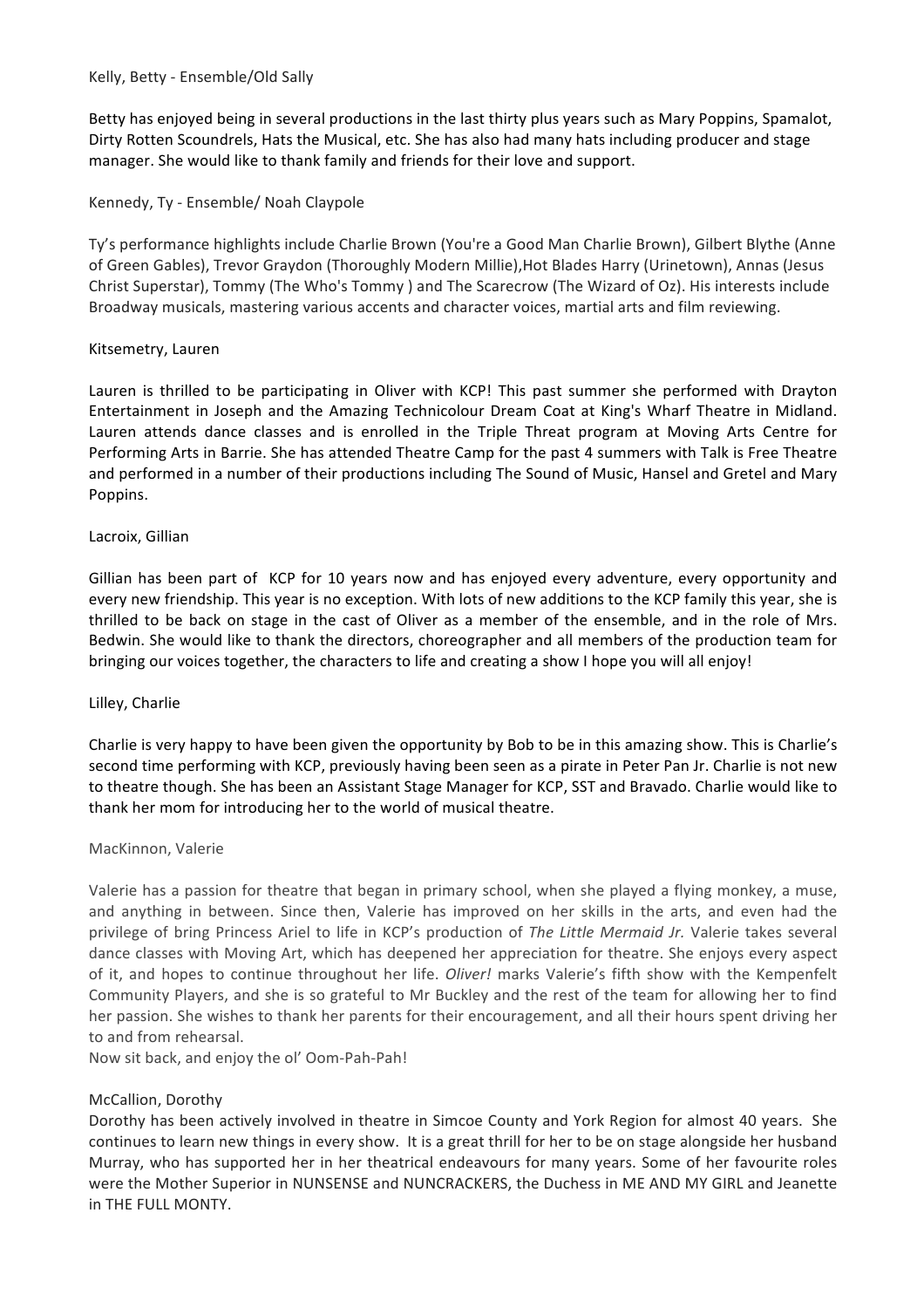#### McNair, Al

Al McNair caught the musical theatre bug in 2002 with Barrie's KCP in *Fiddler On The Roof*, appearing more recently in *Into The Woods, Anne of Green Gables, Spamalot, Once Upon A Mattress and The Rhythm of* Life. His dream role was being the Wizard & Professor Marvel in *The Wizard of Oz* with KCP in 2017 (loved that flowing green coat). Al enjoys acting and singing (from Sondheim to Sinatra to Stan Rogers), but it's really all about telling good stories and connecting with the audience. Musical Theatre is probably the most fun you can have legally! Hope you enjoy what our great cast and crew have put together to entertain you!

# Meyyde,Gideon

Gideon is very proud to return to the stage in another KCP production! Gideon first appeared with KCP as a flying monkey and as a member of the Lollipop Guild in last year's production of The Wizard of Oz. He is in the fifth grade and, when he isn't rehearsing, he can be found dribbling on the basketball court with the Barrie Royals. Gideon would like to thank his parents for their love, support and chauffeuring.

#### Ness, Janet

First a professional singer, Janet then turned to the classroom, spending most of her career teaching music, art and drama in addition to regular classroom studies. She is a vocalist of many styles and a working visual artist painting in acrylics. Having been trained in all aspects of theatre as a young adult she continues to embrace her passion for live theatre, specifically, directing, set designing and performing. Singing is paramount in Janet's life as is bringing that magic to the stage by collaborating and creating with others. Days crammed with creative opportunities are fulfilling. Life is good.

#### Riley Ough

Riley is thrilled to be part of KCP's production of Oliver! This is her first year with the Kempenfelt Community players and having participated in other community theatre productions, she values this exciting experience working with a new group of individuals. Other productions include Lion King Jr (Junior Theater Festival with Moving Art), The Land of Make Believe (Theatre by the Bay), School of Rock (Moving Art), Urinetown (Moving Art), Shrek the Musical (Moving Art), Legally Blonde (St. Joan of Arc Players), Peter Pan Jr (Moving Art) and Riley is currently in the cast of Moving Art's production of Rent. Riley would like to thank this wonderful cast and crew for welcoming her into KCP, as well as her family for all their support especially when driving her around for all her crazy rehearsals schedules. Consider Yourself a great audience and enjoy the show!

# Potje, Leah

Leah Potje is 10 years old and attends Ardagh Bluffs Elementary School in the French Immersion program. This will be her second time performing with KCP after performing in Peter Pan earlier this season. Leah has also performed in 2 talent shows with her schools, both here and across the world in Australia. Yes, she lived in Perth, Australia for a year in 2015. Besides travelling, Leah enjoys basketball, foosball, cross country running, soccer, swimming, art, school and playing piano and ukulele. Leah would like to thank her family for all their support and she hopes you enjoy the show.

#### Potje, Sylvie

Sylvie is excited to be in the youth ensemble in "Oliver!" after playing a Lost Boy in "Peter Pan Jr." with KCP in November. In other theatre, Sylvie was cast as Misty in Hans Christian Andersen's "The Little Mermaid" put on by her school, Cookstown Central, as well as musical theatre lessons at Moving Art. In her spare time, Sylvie likes reading, writing poetry, gardening, and playing the piano, ukulele, trombone and French Horn. Sylvie would like to thank everyone who generously gave their time, money, ideas, and talents to make "Oliver" happen. Enjoy the show!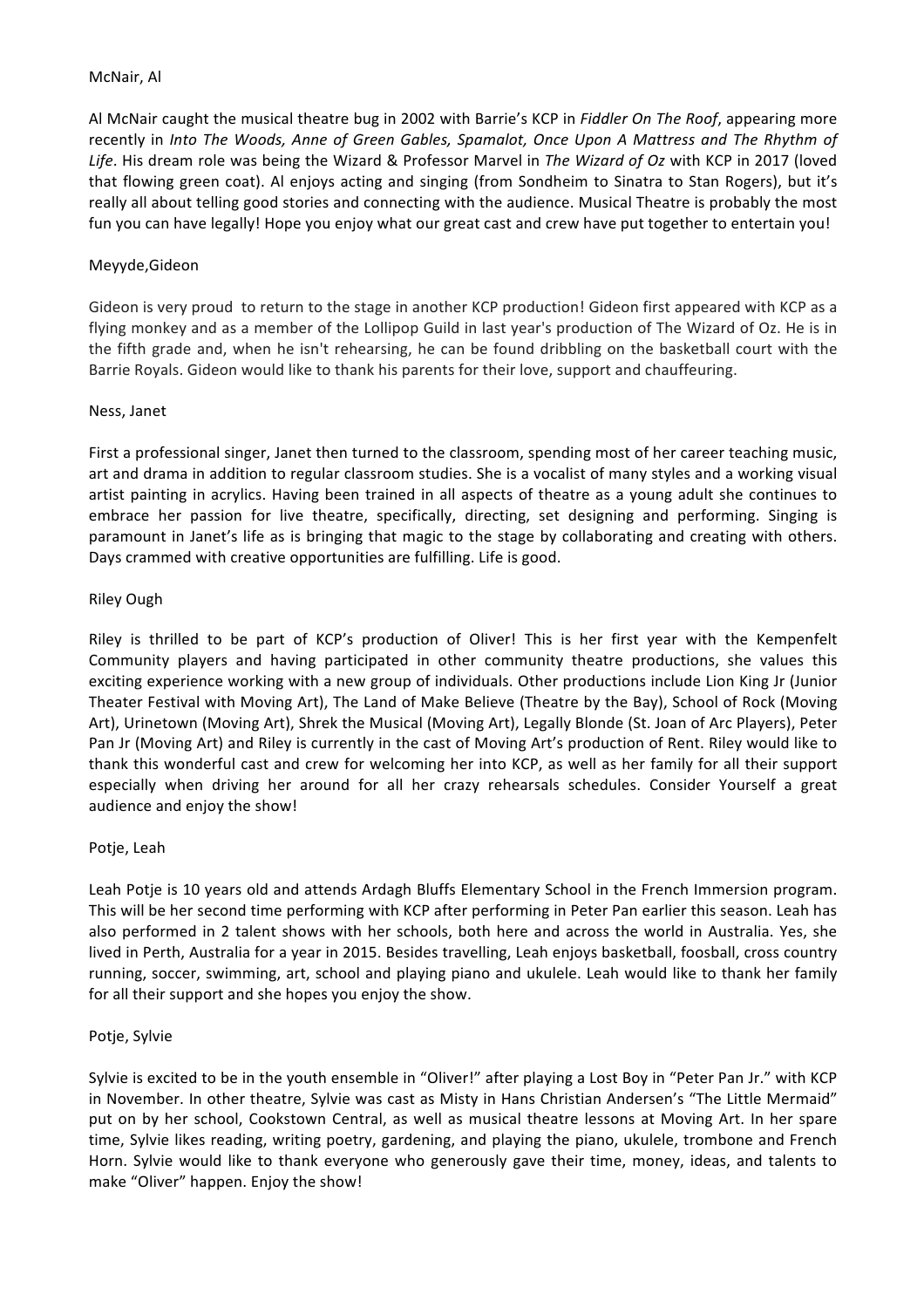# Ringhofer, Rosa

Rosa is happy to be performing again with KCP. This is her third show with KCP. Three years ago she challenged herself to follow the advice she has always gives to her students: "You don't know unless you try!" Rosa is happy that she tried. Through her years with KCP she has made many new friends and created many wonderful memories. Rosa wishes to thank her family and friends for encouraging her to follow her talents. She also wishes to thank the production team and her fellow cast mates in making her "Part of the Family!"

# Robertson, Ken

Ken is semi- retired and residing in Creemore, Ontario Ken and his wife Cheryl own a Quilt and yarn shop in Creemore. and works part time at Carquest in Stayner. Ken has been on stage since the mid 70s singing performing in some 30 different shows for community theatre groups, such as Clarkson Music, Meadowvale Theatre and Queensville Players. He is pleased to be doing this show with his daughter doing their first show together. Ken currently sings at Calibration of life Services plus at various Churches and special events throughout our region. Enjoy the show.

#### Saddy, Mike

After many years of choral singing Mike Saddy made his debut in community theatre with the role of Captain Corcoran in H.M.S. Pinafore and has been busy ever since with roles such as Beadle Bamford in the Mariposa Arts Theatre production of Sweeney Todd and Uncle Fester in the Village Players of Coldwater production of Addams Family the Musical last year. Mike is looking forward to performing in his first show with the Kempenfelt Players. Now retired from the Orillia Public Library Mike is a supporter of the Society for the Prevention of Cruelty to Animals and his family includes two wonderful little dogs. Adopt - don't shop!

#### Scholten-Dallimore, Lori

Lori is very happy to be a part of KCP's production of Oliver! She is also very excited to be performing alongside her son Jack, who is also in the show. Previously, Lori has performed in KCP's Mary Poppins, and in KCP's Anne of Green Gables. Music and theatre have always been a passion for Lori, who studied classical voice through the Western Conservatory of Music. Lori wishes to thank her family for all their support and the production team and her fellow actors for the amazing experience!

# Smith, Rob

Rob is an extremely talented, intelligent, attractive, (and humble) individual who is definitely NOT writing this about himself. When he is not on stage, he enjoys rescuing princesses, slaying dragons, and saving the galaxy. He also enjoys long walks along the beach, disco music, and laughing at his own lame jokes. This is Rob's first show with KCP, and his second ever experience with community theatre. He would like to thank God, his lovely wife and kids, KCP, and all his loyal fans for this wonderful opportunity to work with so many talented individuals in the cast and crew!

#### Stauber, Jacob

Jacob is an eleven year-old who enjoys sports and reading. He has been playing soccer since he could kick a ball. He likes listening to music and has had guitar lessons. He is an excellent student, loyal friend and a voracious reader, and especially loves history and military fiction and non-fiction. This is his first performance. He hopes you enjoy the show.

#### Stauber, Liam

Liam is a ten year-old who has been singing before he could speak. He began voice lessons three years ago and now is focusing on rehearsing for Oliver. He loves listening to music. He also enjoys riding his scooter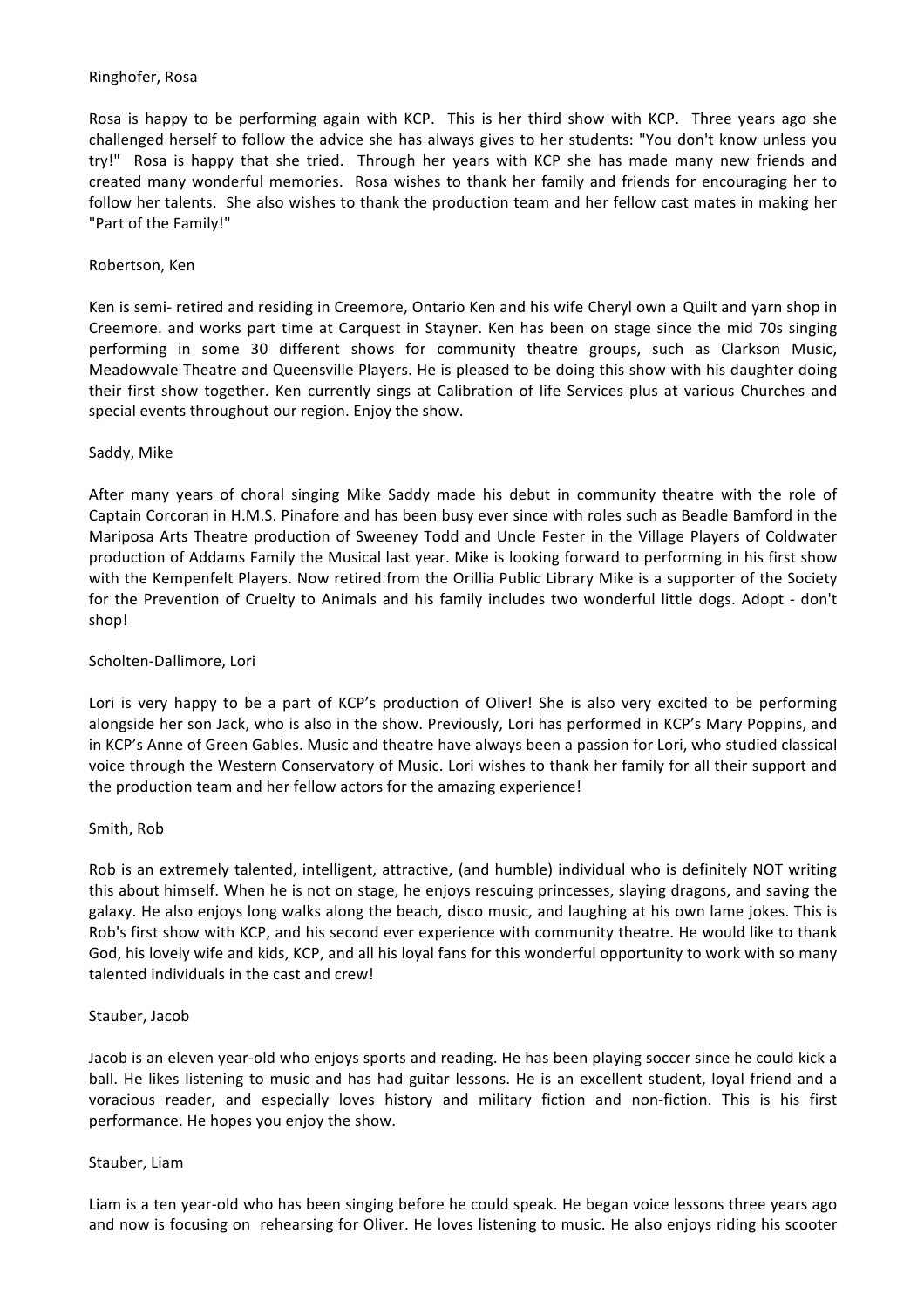and trying out new tricks. He is a great student, and kind and thoughtful friend. He spends his free time reading and playing soccer. This is his first theatre performance. He hopes you enjoys the show.

#### Stewart, Walter

This is Walter's 5th production with KCP. He has been involved with community theatre since 1999, and has been seen in productions at South Simcoe Theatre, Kempenfelt Players, Marquee Productions, Queensville Players and Blackhorse Village Players. Some of his notable roles have included principle characters in "*Bench in the Sun*", "*Curtains*", "*Pajama Game",*  "*Into The Woods*", "*Urinetown*", "*Two By Two*", "*Company*" , "*Spitfire Grill*", "*Jasper Station*", "*Spamalot*", "*Brigadoon*", "*Singing In The Rain*", "*Stepping Out*" and many more. Walter would like to thank the talented cast & crew; to Bob & Chris for their direction and patience; and to his friends, and wonderfully supportive family. And lastly thank YOU for your support. Enjoy the show.

#### Taverner, Liisa

This is Liisa's 8 th season with KCP. She is enjoying performing with such a talented bunch of adults and youth. Liisa has been involved in community theatre and performing for over 30 years and is a supporter of the Arts in Barrie. She works at Kempenfelt Bay School where she loves to bring a little theatrics into the classroom. Liisa would like to thank Eric, Amelia and Cailin for their love and support near and far. She hopes you sit back and sing along to your favorite tunes! If not then, "That's your funeral!"

#### Tinianov, Jayden

Jayden is so excited to be part of this production of Oliver. Jayden is in grade 11 and has been taking voice lessons for the past 4 years. This is Jaydens 4th show with KCP. Past KCP shows you may have seen him in include Beauty and the Beast Jr, Little Mermaid and most recently Peter Pan. Enjoy the show!

#### Thomson, Meredith

Meredith is pleased to be performing in Kempenfelt Community Players, "Oliver". This is her first performance with Kempenfelt Community Players. In 2017, she was part of the children's chorus in Drayton Entertainments', "Joseph and the Amazing Technicolor Dreamcoat", as well as the children's chorus of GBDSS's "Music Man". During the summers of 2016 and 2017, she attended the Drayton Entertainment's, "Youth Musical Theatre Program". Meredith has been dancing with the Georgian Bay School of Dance in Midland for the past 7 years. She hopes you enjoy the show!

# Tufford, Sebastian

Sebastian Tufford is excited to be performing in his first musical production as the lead role Oliver in KCP's Oliver Twist. A grade 7 student at Emma King E.S, Sebastian is working hard to be an actor. Represented by Valerie Carr at Exposure Talent, Sebastian has trained at the Randolph Academy of Performing Arts (Toronto), Armstrong Acting Studio (Toronto), Bongo Productions (Toronto), and with Gloria Mann Casting (Toronto). His accomplishments include recent filming of an episode in TV's docudrama "Fear Thy Neighbour". This is Sebastian's very first musical performance and hopes everyone enjoys the show.

#### Woodcock, Marshall

Marshall's love for Musical Theatre began at the age of 7. His first appearance in a KCP show was in 2013 as Braid Beard in How I Became a Pirate. Some of his other favourite roles include Donkey in Shrek the Musical, Tevye in Fiddler on the Roof as well as the Youth ensemble in the KCP 40th Anniversary Show. He has explored into film and television, starring in an episode of 'Paranormal Witness' and a promo for 'TIFF'. He has also ventured into writing, directing, filming and editing his own videos at home. Marshall has filmed and produced numerous films and videos including his Action-Comedy movie 'Diamond Enemy', all available on his website: www.stargeekscentral.com. Apart from musical theatre Marshall also enjoys